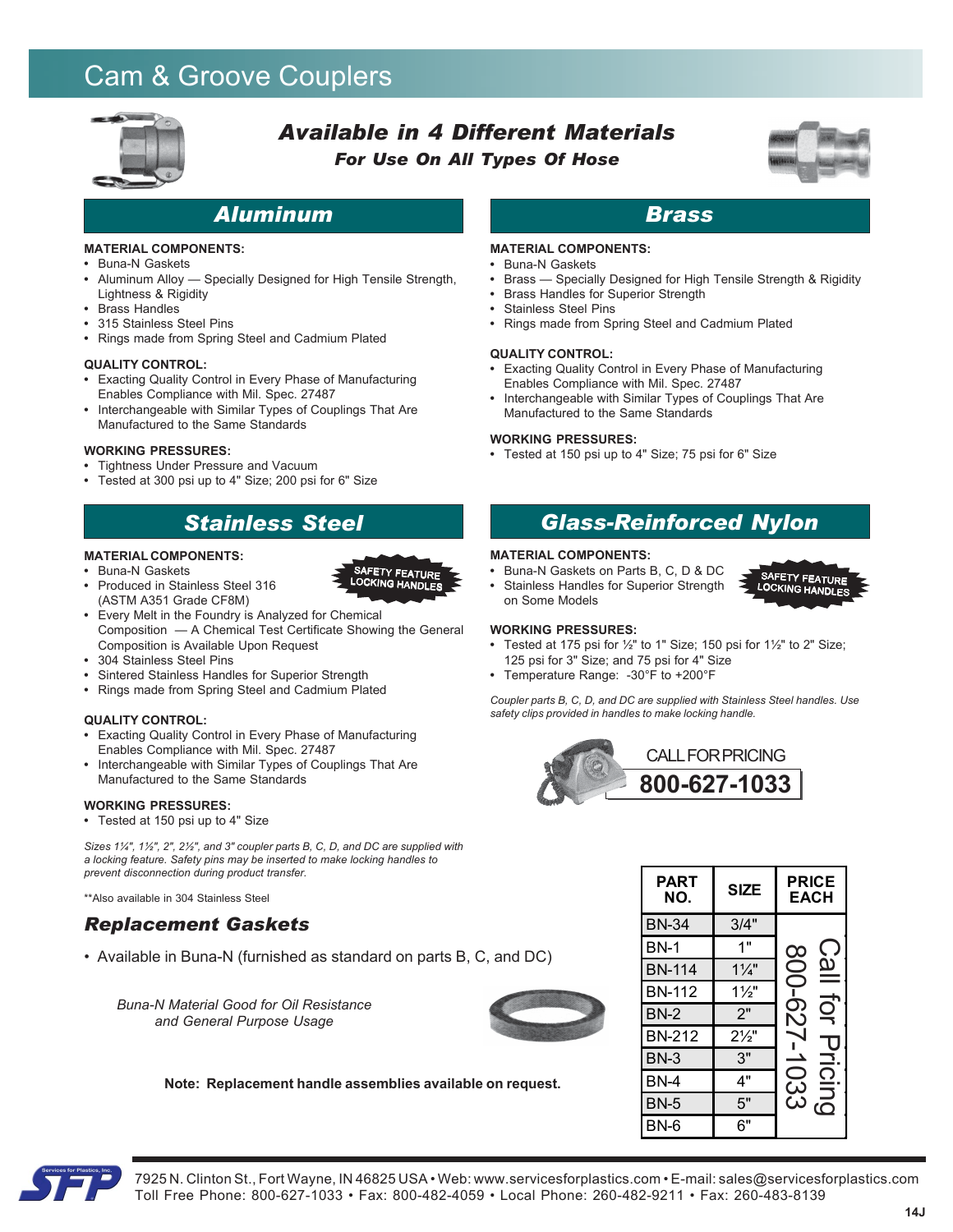|         | <b>NPT</b><br>& HOSE                                                                                                   | <b>ALUMINUM</b>                                                                                                                                                                              |                                  | <b>BRASS</b>                                                                                                                            |                                  | <b>STAINLESS</b><br><b>STEEL -316</b>                                                                                                                       |                                         |
|---------|------------------------------------------------------------------------------------------------------------------------|----------------------------------------------------------------------------------------------------------------------------------------------------------------------------------------------|----------------------------------|-----------------------------------------------------------------------------------------------------------------------------------------|----------------------------------|-------------------------------------------------------------------------------------------------------------------------------------------------------------|-----------------------------------------|
|         | <b>SIZE</b>                                                                                                            | PART<br>NO.                                                                                                                                                                                  | <b>PRICE</b><br>EACH             | PART<br>NO.                                                                                                                             | <b>PRICE</b><br>EACH             | PART<br>NO.                                                                                                                                                 | <b>PRICE</b><br>EACH                    |
|         | 3/4"<br>1"<br>$1\frac{1}{4}$                                                                                           | PART A - Adapter X Female NPT<br>$AL-A34$<br>AL-A1<br><b>AL-A114</b>                                                                                                                         |                                  | <b>BR-A34</b><br>BR-A1<br><b>BR-A114</b>                                                                                                |                                  | <b>SS-A34</b><br>$SS-A1$<br><b>SS-A114</b>                                                                                                                  |                                         |
|         | $1\frac{1}{2}$<br>2"<br>$2\frac{1}{2}$<br>3"                                                                           | <b>AL-A112</b><br>AL-A2<br>AL-A212<br>$AL-A3$                                                                                                                                                | Call for Pricing<br>800-627-1033 | <b>BR-A112</b><br>BR-A2<br><b>BR-A212</b><br>BR-A3                                                                                      | Call for Pricing<br>800-627-1033 | <b>SS-A112</b><br>SS-A2<br>SS-A212<br>SS-A3                                                                                                                 | Call for Pricing<br>800-627-1033        |
|         | 4"<br>5"<br>6"<br>8"<br>8"                                                                                             | AL-A4<br>AL-A5<br>AL-A6<br>AL-A8<br>AL-A8HD                                                                                                                                                  |                                  | BR-A4<br>BR-A5<br>BR-A6<br>N/A<br>N/A                                                                                                   |                                  | SS-A4<br>SS-A5<br>$SS-AB$<br>N/A<br>N/A                                                                                                                     |                                         |
|         |                                                                                                                        | <b>PART B - Coupler X Male NPT</b>                                                                                                                                                           |                                  |                                                                                                                                         |                                  |                                                                                                                                                             |                                         |
|         | 3/4"<br>1"<br>$1\frac{1}{4}$<br>$1\frac{1}{2}$<br>2"<br>$2\frac{1}{2}$<br>3"<br>4"<br>5"<br>6"                         | $AL-B34$<br>AL-B1<br>AL-B114<br>AL-B112<br>$AL-B2$<br>AL-B212<br>$AL-B3$<br>$AL-B4$<br>$AL-B5$<br>$AL-B6$<br><b>PART C - Coupler X Hose Shank</b>                                            | Call for Pricing<br>800-627-1033 | <b>BR-B34</b><br>BR-B1<br><b>BR-B114</b><br><b>BR-B112</b><br>BR-B2<br><b>BR-B212</b><br>BR-B3<br>BR-B4<br>BR-B5<br>BR-B6               | Call for Pricing<br>800-627-1033 | <b>SS-B34</b><br>$SS-B1$<br><b>SS-B114</b><br>SS-B112<br>$SS-B2$<br>SS-B212<br>$SS-B3$<br>$SS-B4$<br>$SS-B5$<br>$SS-B6$                                     | Call for Pricing<br>800-627-1033        |
|         | 3/4"<br>1"<br>$1\frac{1}{4}$<br>$1\frac{1}{2}$<br>2"<br>$2\frac{1}{2}$<br>3"<br>4"<br>5"<br>6"<br>8"<br>8"             | $AL-C34$<br>AL-C1<br><b>AL-C114</b><br>AL-C112<br>AL-C <sub>2</sub><br>$-C212$<br>AL<br>$AL-C3$<br>$AL-C4$<br>$AL-C5$<br>$AL-C6$<br>AL-C8<br>AL-C8HD<br><b>PART D - Coupler X Female NPT</b> | Call for Pricing<br>800-627-1033 | <b>BR-C34</b><br>BR-C1<br><b>BR-C114</b><br><b>BR-C112</b><br>BR-C2<br><b>BR-C212</b><br>BR-C3<br>BR-C4<br>BR-C5<br>BR-C6<br>N/A<br>N/A | Call for Pricing<br>800-627-1033 | <b>SS-C34</b><br>SS-C1<br>SS-C114<br>SS-C112<br>SS-C <sub>2</sub><br>SS-C212<br>SS-C <sub>3</sub><br>SS-C4<br>$SS-C5$<br>$SS-C6$<br>N/A<br>N/A              | 800-627-1033<br><b>Call for Pricing</b> |
| $\circ$ | 3/4"<br>1"<br>$1\frac{1}{4}$<br>$1\frac{1}{2}$<br>2"<br>$2\frac{1}{2}$<br>3"<br>4"<br>5"<br>6"<br>8"                   | AL-D34<br>AL-D1<br><b>AL-D114</b><br>AL-D112<br>AL-D <sub>2</sub><br>AL-D212<br>AL-D3<br>AL-D4<br>$AL-D5$<br>AL-D6<br>AL-D8<br>PART E - Adapter X Hose Shank                                 | Call for Pricing<br>800-627-1033 | BR-D34<br>BR-D1<br><b>BR-D114</b><br><b>BR-D112</b><br>BR-D <sub>2</sub><br><b>BR-D212</b><br>BR-D3<br>BR-D4<br>BR-D5<br>BR-D6<br>N/A   | Call for Pricing<br>800-627-1033 | <b>SS-D34</b><br>$SS-D1$<br><b>SS-D114</b><br>SS-D112<br>SS-D <sub>2</sub><br>SS-D212<br>SS-D <sub>3</sub><br>$S\overline{S-D4}$<br>$SS-D5$<br>SS-D6<br>N/A | Call for Pricing<br>800-627-1033        |
|         | 3/4"<br>$\overline{1}$<br>$1\frac{1}{4}$<br>$1\frac{1}{2}$<br>2"<br>$2\frac{1}{2}$<br>3"<br>4"<br>5"<br>6"<br>8"<br>8" | $AL-E34$<br>$AL-E1$<br>AL-E114<br>AL-E112<br>$AL-E2$<br>AL-E212<br>AL-E3<br>AL-E4<br>$AL-E5$<br>$AL-E6$<br>$AL-E8$<br>AL-E8HD                                                                | Call for Pricing<br>800-627-1033 | <b>BR-E34</b><br>BR-E1<br><b>BR-E114</b><br><b>BR-E112</b><br>BR-E2<br><b>BR-E212</b><br>BR-E3<br>BR-E4<br>BR-E5<br>BR-E6<br>N/A<br>N/A | Call for Pricing<br>800-627-1033 | <b>SS-E34</b><br>$SS-E1$<br><b>SS-E114</b><br>SS-E112<br>SS-E2<br>SS-E212<br>SS-E3<br>SS-E4<br>SS-E5<br>$SS-E6$<br>N/A<br>N/A                               | Call for Pricing<br>800-627-1033        |



7925 N. Clinton St., Fort Wayne, IN 46825 USA • Web: www.servicesforplastics.com • E-mail: sales@servicesforplastics.com Toll Free Phone: 800-627-1033 • Fax: 800-482-4059 • Local Phone: 260-482-9211 • Fax: 260-483-8139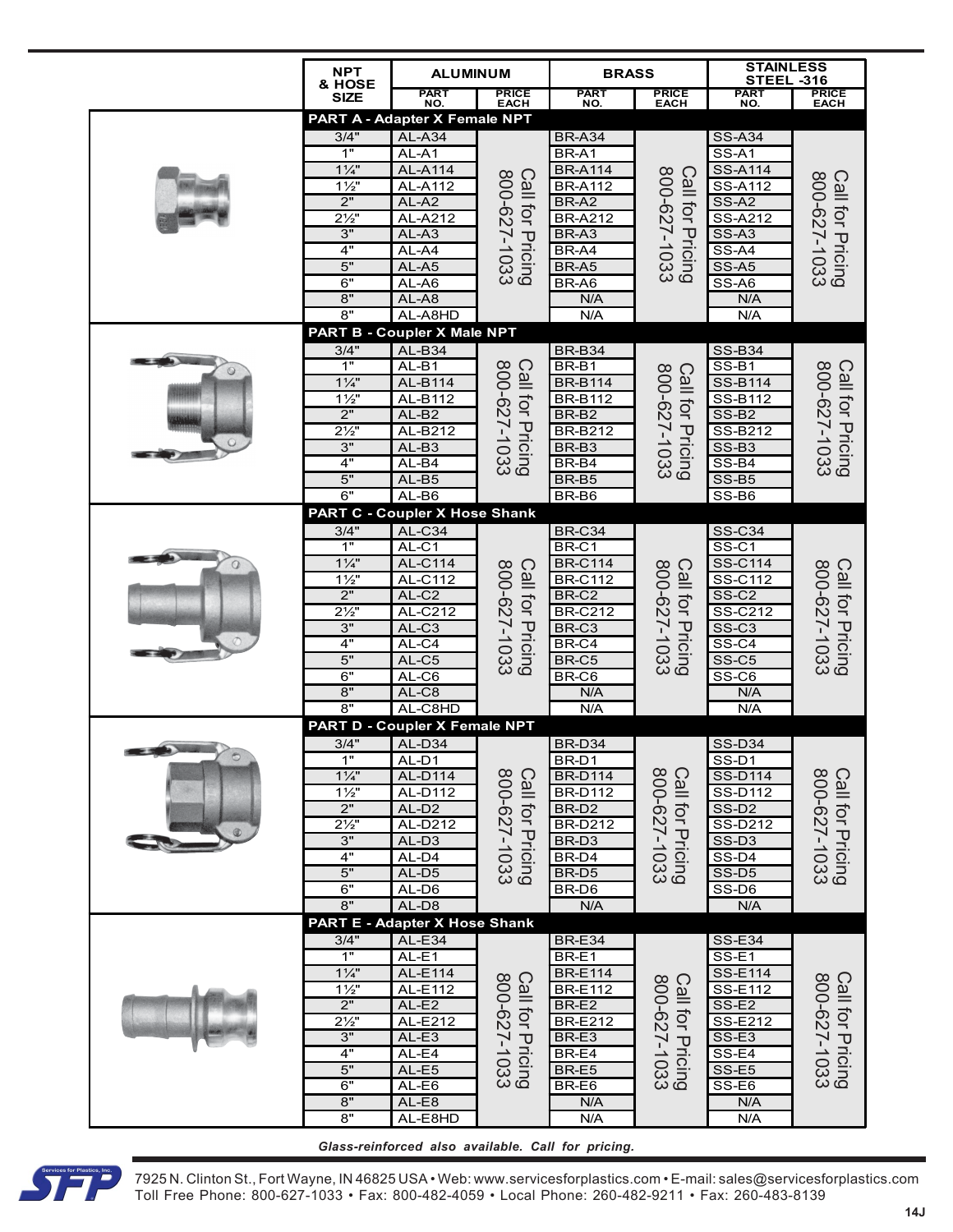|                                                                                                                                                                                                                                                                          | <b>NPT</b><br>& HOSE                                            | <b>ALUMINUM</b>             |                                         | <b>BRASS</b>                                       |                                         | <b>STAINLESS</b><br><b>STEEL -316</b> |                                         |
|--------------------------------------------------------------------------------------------------------------------------------------------------------------------------------------------------------------------------------------------------------------------------|-----------------------------------------------------------------|-----------------------------|-----------------------------------------|----------------------------------------------------|-----------------------------------------|---------------------------------------|-----------------------------------------|
|                                                                                                                                                                                                                                                                          | <b>SIZE</b>                                                     | <b>PART</b><br>NO.          | <b>PRICE</b><br><b>EACH</b>             | <b>PART</b><br>NO.                                 | <b>PRICE</b><br><b>EACH</b>             | <b>PART</b><br>NO.                    | <b>PRICE</b><br><b>EACH</b>             |
|                                                                                                                                                                                                                                                                          |                                                                 | PART F - Adapter X Male NPT |                                         |                                                    |                                         |                                       |                                         |
|                                                                                                                                                                                                                                                                          | 3/4"<br>1"                                                      | AL-F34                      |                                         | <b>BR-F34</b>                                      |                                         | <b>SS-F34</b>                         |                                         |
|                                                                                                                                                                                                                                                                          | $1\frac{1}{4}$                                                  | AL-F1<br>AL-F114            |                                         | BR-F1<br><b>BR-F114</b>                            |                                         | $SS-F1$<br>SS-F114                    |                                         |
|                                                                                                                                                                                                                                                                          | $1\frac{1}{2}$                                                  | AL-F112                     |                                         | <b>BR-F112</b>                                     |                                         | <b>SS-F112</b>                        |                                         |
|                                                                                                                                                                                                                                                                          | 2"                                                              | $AL-F2$                     |                                         | BR-F2                                              |                                         | SS-F <sub>2</sub>                     |                                         |
|                                                                                                                                                                                                                                                                          | $2\frac{1}{2}$<br>3"                                            | AL-F212<br>$AL-F3$          |                                         | <b>BR-F212</b><br>BR-F3                            |                                         | SS-F212<br>$SS-F3$                    |                                         |
|                                                                                                                                                                                                                                                                          | 4"                                                              | $AL-F4$                     | Call for Pricing<br>800-627-1033        | BR-F4                                              | Call for Pricing<br>800-627-1033        | $SS-F4$                               | Call for Pricing<br>800-627-1033        |
|                                                                                                                                                                                                                                                                          | 5"                                                              | $AL-F5$                     |                                         | BR-F5                                              |                                         | SS-F5                                 |                                         |
|                                                                                                                                                                                                                                                                          | 6"                                                              | AL-F6                       |                                         | BR-F6                                              |                                         | SS-F6                                 |                                         |
|                                                                                                                                                                                                                                                                          | <b>PART DC - Dust Cap</b><br>3/4"                               | AL-DC34                     |                                         | BR-DC34                                            |                                         | SS-DC34                               |                                         |
|                                                                                                                                                                                                                                                                          | 1"                                                              | AL-DC1                      |                                         | BR-DC1                                             |                                         | SS-DC1                                |                                         |
|                                                                                                                                                                                                                                                                          | $1\frac{1}{4}$                                                  | AL-DC114                    | Call for Pricing<br>800-627-1033        | <b>BR-DC114</b>                                    | 800-627-1033<br><b>Call for Pricing</b> | <b>SS-DC114</b>                       | Call for Pricing<br>800-627-1033        |
|                                                                                                                                                                                                                                                                          | $1\frac{1}{2}$                                                  | AL-DC112                    |                                         | <b>BR-DC112</b>                                    |                                         | <b>SS-DC112</b>                       |                                         |
|                                                                                                                                                                                                                                                                          | 2"<br>$2\frac{1}{2}$                                            | AL-DC2<br>AL-DC212          |                                         | BR-DC2<br>BR-DC212                                 |                                         | SS-DC2<br>SS-DC212                    |                                         |
|                                                                                                                                                                                                                                                                          | 3"                                                              | AL-DC3                      |                                         | BR-DC3                                             |                                         | SS-DC3                                |                                         |
|                                                                                                                                                                                                                                                                          | 4"                                                              | AL-DC4                      |                                         | BR-DC4                                             |                                         | SS-DC4                                |                                         |
|                                                                                                                                                                                                                                                                          | 5"                                                              | AL-DC5                      |                                         | BR-DC5                                             |                                         | SS-DC5                                |                                         |
|                                                                                                                                                                                                                                                                          | 6"<br><b>PART DP - Dust Plug</b>                                | AL-DC6                      |                                         | BR-DC6                                             |                                         | SS-DC6                                |                                         |
|                                                                                                                                                                                                                                                                          | 3/4"                                                            | AL-DP34                     |                                         | BR-DP34                                            |                                         | SS-DP34                               |                                         |
|                                                                                                                                                                                                                                                                          | 1"                                                              | AL-DP1                      |                                         | BR-DP1                                             |                                         | SS-DP1                                |                                         |
|                                                                                                                                                                                                                                                                          | $1\frac{1}{4}$                                                  | AL-DP114                    |                                         | BR-DP114                                           |                                         | <b>SS-DP114</b>                       |                                         |
|                                                                                                                                                                                                                                                                          | $1\frac{1}{2}$                                                  | AL-DP112                    |                                         | <b>BR-DP112</b>                                    |                                         | <b>SS-DP112</b>                       |                                         |
|                                                                                                                                                                                                                                                                          | 2"<br>$2\frac{1}{2}$                                            | AL-DP2<br><b>AL-DP212</b>   |                                         | BR-DP2<br><b>BR-DP212</b>                          |                                         | SS-DP2<br><b>SS-DP212</b>             |                                         |
|                                                                                                                                                                                                                                                                          | 3"                                                              | AL-DP3                      |                                         | BR-DP3                                             |                                         | SS-DP3                                |                                         |
|                                                                                                                                                                                                                                                                          | 4"                                                              | AL-DP4                      | 800-627-1033<br><b>Call for Pricing</b> | BR-DP4                                             | 800-627-1033<br><b>Call for Pricing</b> | SS-DP4                                | 800-627-1033<br><b>Call for Pricing</b> |
|                                                                                                                                                                                                                                                                          | 5"<br>6"                                                        | AL-DP5                      |                                         | BR-DP5                                             |                                         | N/A                                   |                                         |
|                                                                                                                                                                                                                                                                          |                                                                 | AL-DP6                      |                                         | BR-DP6                                             |                                         | SS-DP6                                |                                         |
| ast Aluminum Quick Couplers<br>ecially designed as a quick acting coupler to fit over .065 aluminum tubing for dry pneumatic systems only, creating<br>I flow system minimizing material build-up. The rubber gasket in the nut compresses around the aluminum tubing ar |                                                                 |                             |                                         | Glass-reinforced also available. Call for pricing. |                                         |                                       |                                         |
| ms a seal when it is firmly tightened. Our SH Series Tigerflex PVC suction hoses that are fitted with a part "C" or "E" c<br>attached to the pneumatic conveying system that is fitted with a part "BC" or "FC".<br>ompression Quick Couplers                            |                                                                 |                             |                                         |                                                    |                                         |                                       |                                         |
|                                                                                                                                                                                                                                                                          |                                                                 |                             |                                         |                                                    |                                         |                                       |                                         |
| <b>PART</b><br>NO.                                                                                                                                                                                                                                                       | <b>SIZE</b>                                                     | <b>PRICE EACH</b>           |                                         |                                                    | <b>PART</b><br>NO.                      | <b>SIZE</b>                           | <b>PRICE EAC</b>                        |
| Type "BC" Fitting                                                                                                                                                                                                                                                        |                                                                 |                             |                                         |                                                    | Type "FC" Fitting                       |                                       |                                         |
| <b>AL-BC112</b><br>AL-BC2                                                                                                                                                                                                                                                | $1\frac{1}{2}$<br>2"                                            | Call for                    |                                         |                                                    | <b>AL-FC112</b><br>AL-FC2               | $1\frac{1}{2}$<br>2"                  | Call for                                |
| <b>AL-BC212</b>                                                                                                                                                                                                                                                          | $2\frac{1}{2}$                                                  | Pricing                     |                                         |                                                    | <b>AL-FC212</b>                         | $2\frac{1}{2}$                        | Pricing                                 |
| AL-BC3                                                                                                                                                                                                                                                                   | 3"                                                              |                             |                                         |                                                    | AL-FC3                                  | 3"                                    |                                         |
|                                                                                                                                                                                                                                                                          | Also available for use with Schedule 40 Pipe. Call for pricing. |                             |                                         |                                                    |                                         |                                       |                                         |

*Glass-reinforced also available. Call for pricing.*

# *Cast Aluminum Quick Couplers*

# *Compression Quick Couplers*